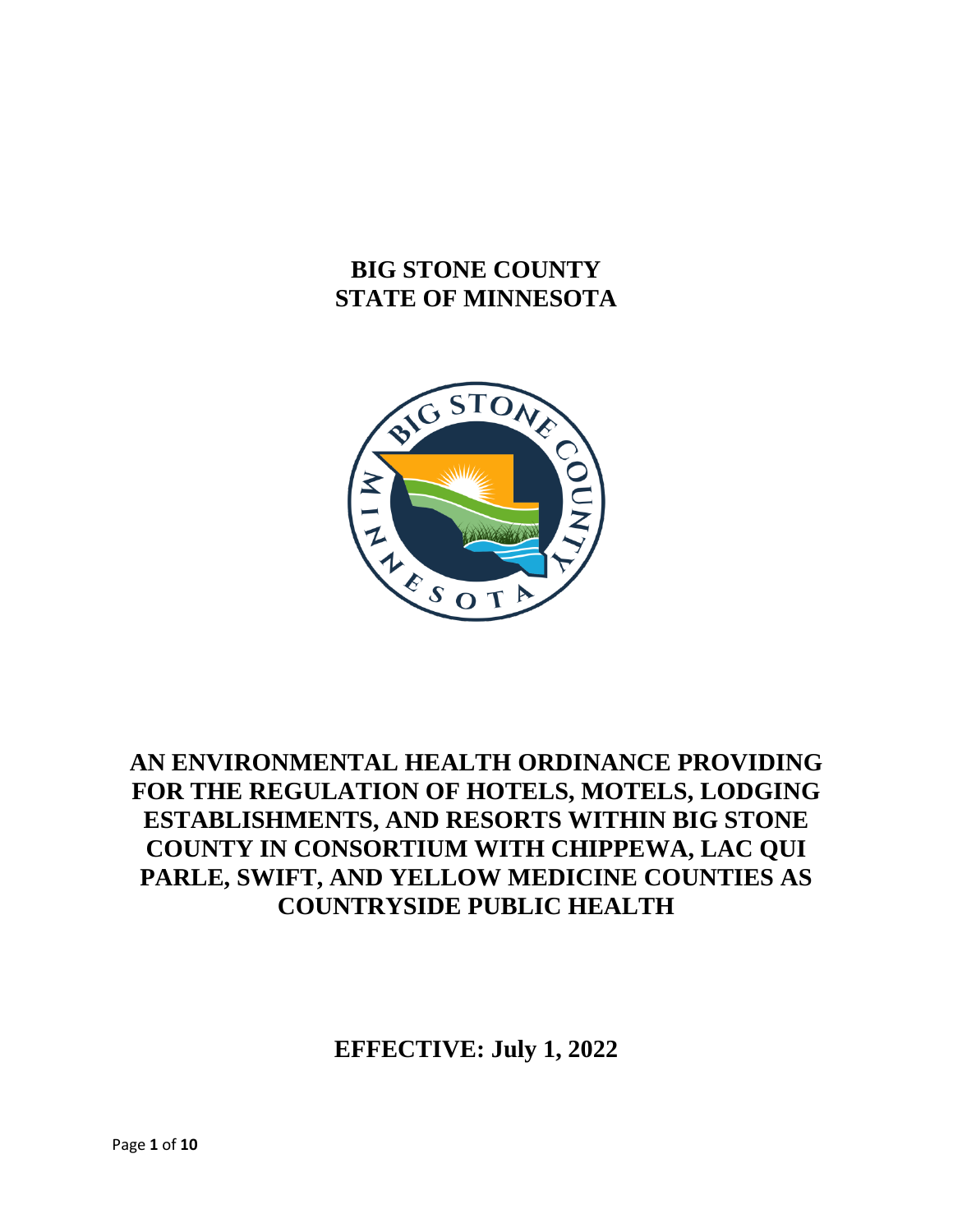## **INDEX**

| Section I           | <b>General Provisions</b>                  |
|---------------------|--------------------------------------------|
| Section II          | Definitions                                |
| <b>Section III</b>  | Licenses                                   |
| <b>Section IV</b>   | Inspection                                 |
| Section V           | <b>Plan Review</b>                         |
| <b>Section VI</b>   | Standards                                  |
| <b>Section VII</b>  | <b>Sex Trafficking Prevention Training</b> |
| <b>Section VIII</b> | Variance                                   |
| Section IX          | Embargo, Condemnation and Tagging          |
| Section X           | Repeal of Previous Ordinance               |
| <b>Section XI</b>   | <b>Effective Date</b>                      |

## THE COUNTY BOARD OF COMMISSIONERS OF BIG STONE COUNTY DOES HEREBY ORDAIN AS FOLLOWS:

## **SECTION I – GENERAL PROVISIONS**

- 1.1 Purpose. To protect and provide for the public health, safety, and general welfare of the county of Big Stone by licensing and inspecting hotels, motels, lodging establishments, and resorts; regulating their design, construction, operation and maintenance; and providing for the enforcement of the regulations herein throughout said county.
- 1.2 Legal Authority. Countryside Public Health is a joint powers board of health organized under Minnesota Statute Chapter 145A.03 and Minnesota Statute Chapter 471.59 by Big Stone, Chippewa, Lac Qui Parle, Swift, and Yellow Medicine Counties. This ordinance is enacted pursuant to Minnesota Statute Chapter 145A.05 and Minnesota Statute Chapter 471.59 under which county boards may adopt ordinances to regulate actual or potential threats to the public health and is related to a delegation of authority by the Minnesota Commissioner of Health to Countryside Public Health under Minnesota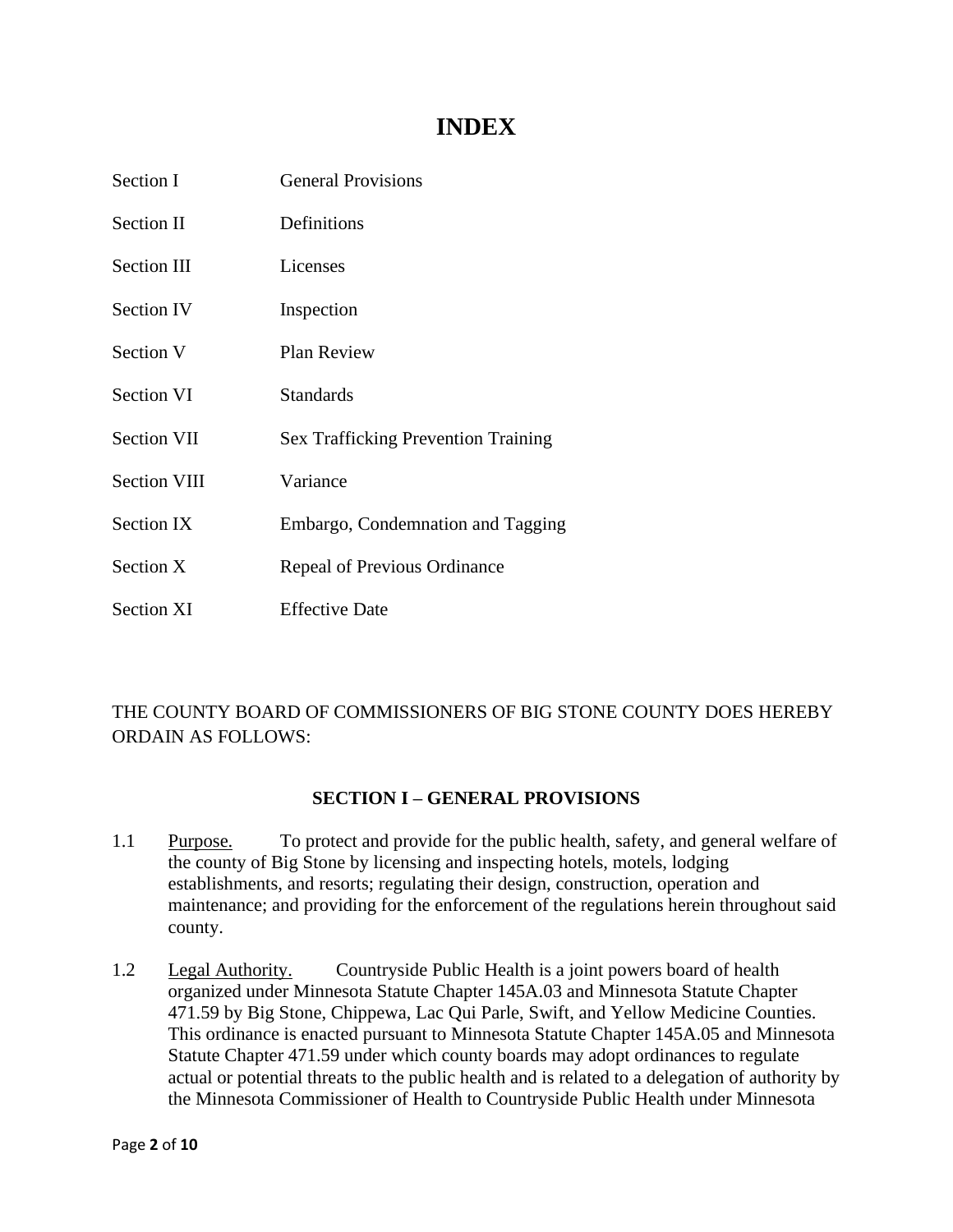Statute Chapter 145A.07, Subd. 1, for the licensing, inspection, reporting, and enforcement duties authorized under Minnesota Statutes, Chapter 157 and 327 and Minnesota Rules 4625.0100 to 4625.2200 and all amendments or additions thereto, relating to rules and standards for hotels, motels, lodging establishments, and resorts.

- 1.3 Jurisdiction. This ordinance shall be applicable in Big Stone County to all hotels, motels, lodging establishments, and resorts as defined in Minnesota Statute 157.15, and all amendments or additions thereto.
- 1.4 Compatibility. Where the conditions imposed by any provision of this ordinance are less restrictive than comparable conditions imposed by any other provision of this ordinance, or any other applicable law, ordinance, rule or regulation, the provision which establishes the higher standards for the promotion of the public health, safety, and general welfare shall prevail.
- 1.5 Severability. The provisions of this ordinance shall be severable. Should any section, paragraph, sentence, clause, phrase or portion of this ordinance be declared invalid for any reason, the remainder of said ordinance shall not be affected thereby.

## **SECTION II – DEFINITIONS**

The following definitions shall apply in the interpretation and the enforcement of this ordinance:

- 2.1 Board means Countryside Public Health (CPH) Community Health Board acting as the Board of Health under the provisions of Minnesota Statute Chapter 145A, and all amendments or additions thereto.
- 2.2 Department means the Countryside Public Health (CPH) Environmental Health Department staff or their designee.
- 2.3 Hotel or Motel means a building, structure, enclosure, or other establishment that meets the definition of a Hotel or Motel as defined in Minnesota Statute, Chapter 157, and all amendments or additions thereto.
- 2.4 Lodging Establishment means a hotel, motel, lodging house, bed & breakfast, resort, or other establishment that meets the definition of Lodging Establishment as defined in Minnesota Statute, Chapter 157, and all amendments or additions thereto.
- 2.5 Mail means a mailing by United States First Class Mail with return receipt requested directed to the recipient's last known address. A return of such mailing for any purpose shall not void the notice.
- 2.6 Notice means a written instrument delivered personally, mailed to the last known address of the responsible party entitled to notice, or posting the notice at the entry to the establishment.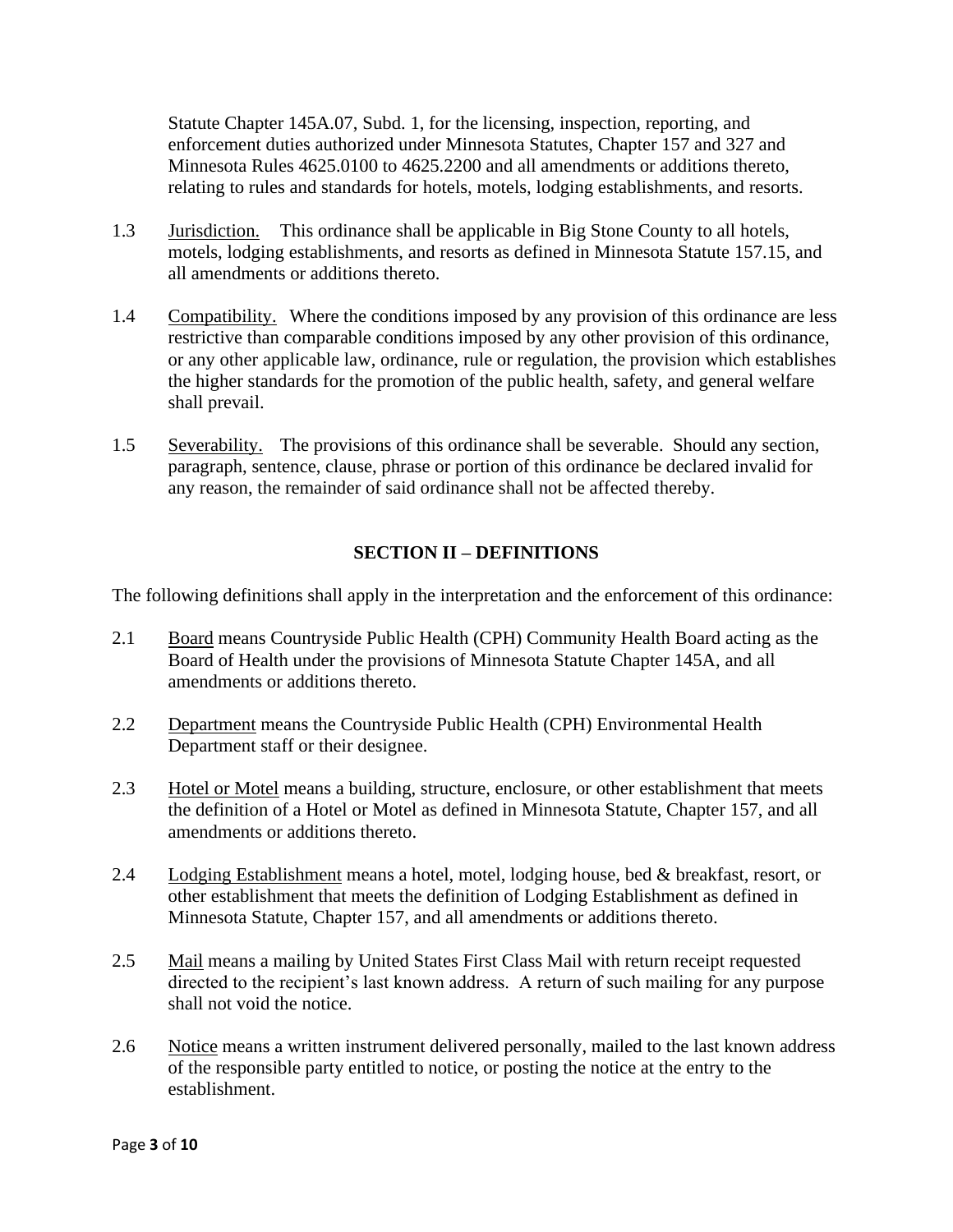- 2.7 Resort means a building, structure, enclosure, or other establishment that meets the definition of a Resort as defined in Minnesota Statute, Chapter 157, and all amendments or additions thereto.
- 2.8 Rooming Unit means any room or group of rooms forming a single habitable unit used or intended to be used for living and sleeping purposes.
- 2.9 Vacation Home Rental means a single-family dwelling and/or related structure that is rented out for a period of time less than 30 consecutive days, for a charge.

## **SECTION III – LICENSES**

3.1 Licenses Needed It shall be unlawful for any person to operate a lodging establishment within Big Stone County without a valid license issued by the Countryside Public Health, Environmental Health Department. Issuance and retention of a license is dependent upon compliance with the requirements of this ordinance. Licenses are specific to each lodging establishment and are not transferable between establishments, persons or locations. The license must be posted at the establishment. The regular license shall run on a calendar year from January  $1<sup>st</sup>$  to the next December  $31<sup>st</sup>$ . The seasonal license shall run from May  $1^{st}$  to the next April 30<sup>th</sup>. Licenses expire at 11:59 p.m. on the last day the license is in effect.

## 3.2 Application for License.

- A. Any person desiring to operate a lodging establishment shall make a written application on forms provided by the Department.
- B. Such application shall include: the applicant's full name and address and whether such applicant is an individual, firm, partnership or corporation; the location and description of the lodging establishment; and a signature of the applicant or applicants. The Department may require such additional information as it may find necessary.
- C. Application for a new lodging establishment and the appropriate license fee shall be submitted to the Department at least ten (10) days prior to the desired date of operation.
- D. Renewal applications and the appropriate license fee shall be submitted to the Department on or before the expiration date of the current year's license. Penalties shall not accrue until after expiration of the current year's license.
- E. Operation of a lodging establishment without a license is a violation of this ordinance.
- F. The Board is authorized to collect annual license fees and all other related fees. The amount of the annual license fee, any penalties or other fees required shall be specified by resolution of the Board and may be adjusted from time to time as the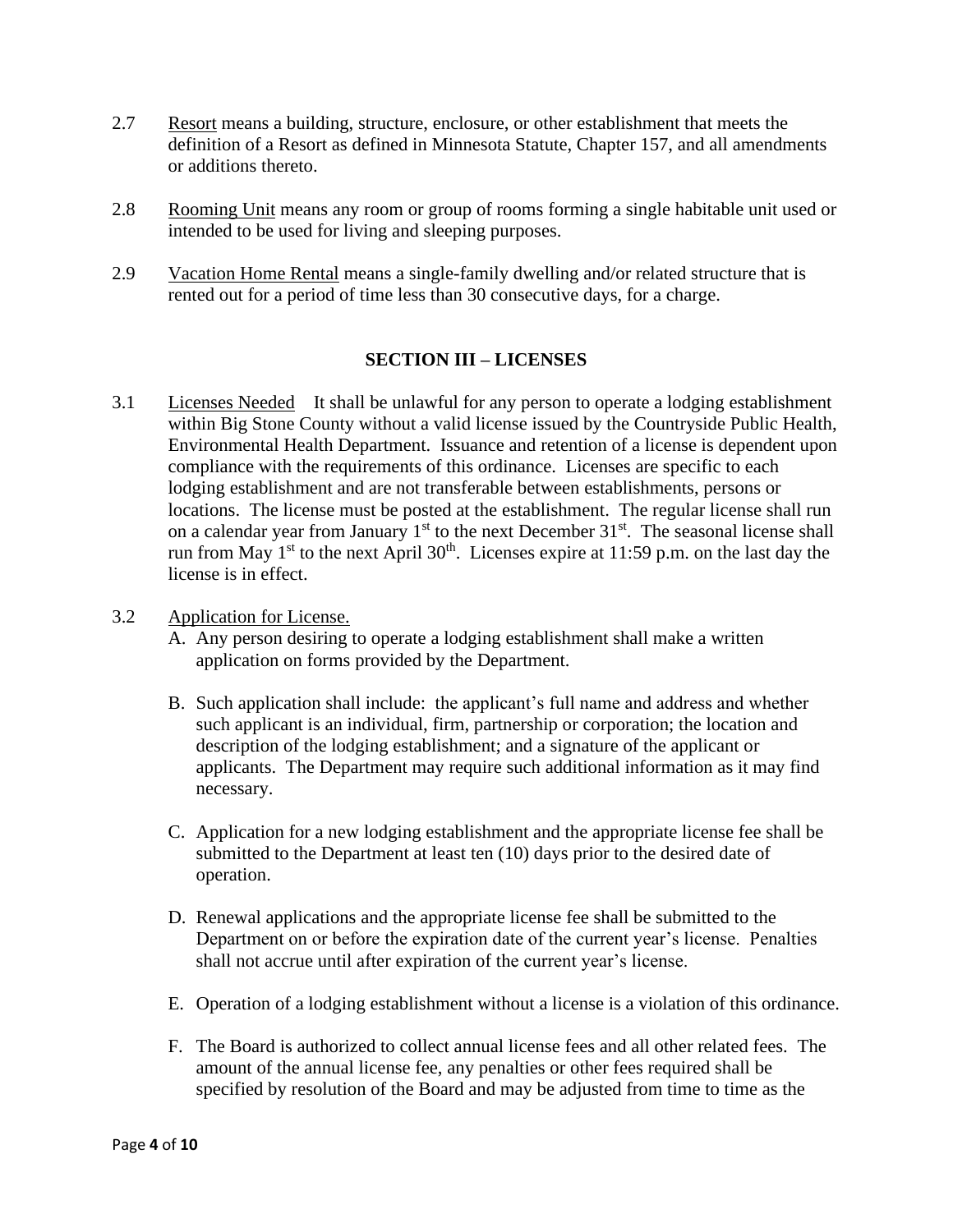Board deems appropriate. Fees paid shall be retained by the Board regardless of whether there is approval or denial of the license.

G. If an application is made for the calendar year whereby the license begins on or after October  $1<sup>st</sup>$  of that year, the license fee for new applicants or new operators shall be one-half of the appropriate annual license fees, plus any penalty which may be required. The provision for one-half of the license fee shall apply to any new applicant or licensee applying on or after February 1<sup>st</sup> for seasonal licenses.

## **SECTION IV – INSPECTION**

## 4.1 Inspection and Correction.

- A. The Department shall classify establishments by risk category and inspect all lodging establishments to assure compliance with the requirements of this ordinance at a frequency as specified in Minnesota Statute 157.20 and all amendments and additions thereto.
- B. The person or entity operating a lodging establishment shall, upon request of the Department, and after proper identification, permit access to all areas of the facility for inspection. Further, the operator shall provide such documents and records required to ensure compliance with the provisions of this ordinance.
- C. Whenever an inspection of a lodging establishment is made, the findings shall be recorded on an inspection report form. One copy shall be provided to the operator of the facility. The inspection report is a public document and shall be available to the public unless the report is a part of a pending litigation, or unless there are scheduled follow up inspections.
- D. The inspection report form shall specify a specific and reasonable period of time for correction of the violation, except certain violations may require immediate action or suspension of operations of the lodging establishment as public safety may require.

#### 4.2 Suspension of License.

- A. Licenses may be suspended temporarily by the Department, at any time for:
	- 1. Failure by the holder to comply with the requirements of the ordinance.
	- 2. Failure to timely comply with any notice requiring corrective action.
	- 3. Failure to comply with Minnesota Statutes 327.10 through 327.76, Minnesota Statute 157.177, and Minnesota Rules 4625.0100 through 4625.2200, and as amended, and any additions thereto.
- B. A license holder or operator shall be provided notice that the license has been suspended and that an opportunity for a hearing before the Appeals Board will be provided if a written request for an appeal is filed with the Department.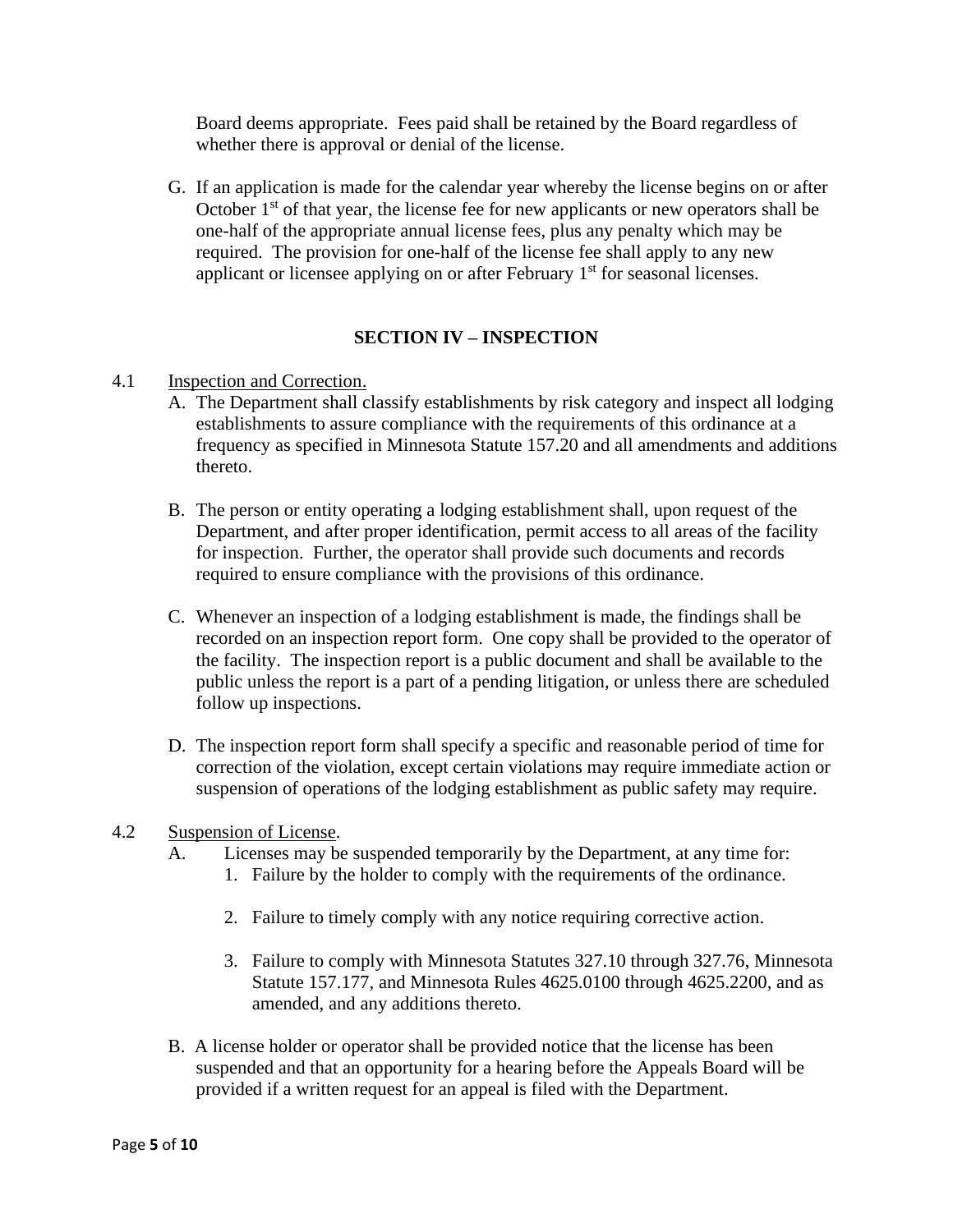- C. Notwithstanding the other provisions of this ordinance, whenever the Department finds unsanitary or other conditions in the operation of the lodging establishment which in their judgment may constitute a substantial hazard to the public health, a written notice to the license holder and/or operator may be issued citing such condition(s), specifying corrective action to be taken, and specifying the time period within which such action must be completed. If deemed necessary, such order shall state that the license is immediately suspended and may require that the lodging establishment operations be immediately discontinued and persons affected by such action may obtain a review of this action by filing a written petition for appeal with the Department.
- D. Any person whose license has been suspended may at any time make an application for reinspection for the purpose of reinstatement of the license. The request for reinspection shall be in writing and include a summary of the applicant's remedial action and a statement that the condition(s) causing suspension of the license have been corrected. Within ten (10) days of receiving the request, the Department staff shall make a re-inspection. If the applicant is in compliance with the requirements of this ordinance and Minnesota Statutes, Chapter 157 and 327 and Minnesota Rules 4625.0100 to 4625.2355 and all amendments or additions thereto, the license shall be reinstated.
- 4.3 Revocation of License. For serious or repeated violations of any of the requirements of this ordinance, the license may be permanently revoked. Prior to such action, the Department shall notify the license holder in writing, advising that the license shall be permanently revoked five (5) days after the issuance of said notice. The license holder shall be advised at the same time that a hearing before the Appeals Board will be provided if a written request for appeal is filed with the Department.

## 4.4 Appeals.

- A. An appeal may be brought under the provisions of this section to address any objection to the enforcement of this ordinance. Any affected person may pursue an appeal where the enforcement of a provision of this ordinance causes undue hardship or is believed to be unreasonable, impractical or not feasible.
- B. Appeals shall be presided over by an Appeals Board. The membership of the Appeals Board shall consist of the Chairperson of the Board, a County Commissioner, the Countryside Public Health Administrator, and the Department staff. Any of these members may designate an alternate to serve on the Appeals Board. The Appeals Board shall be chaired by the Chairperson of the Board.
- C. The Appeals Board shall have the power to affirm, reverse, or modify the enforcement action of Countryside Public Health, its departments and its agents.
- D. An Appeal shall be commenced by a request to the Appeals Board for a hearing. Such requests shall be filed with the Countryside Public Health Office in Benson,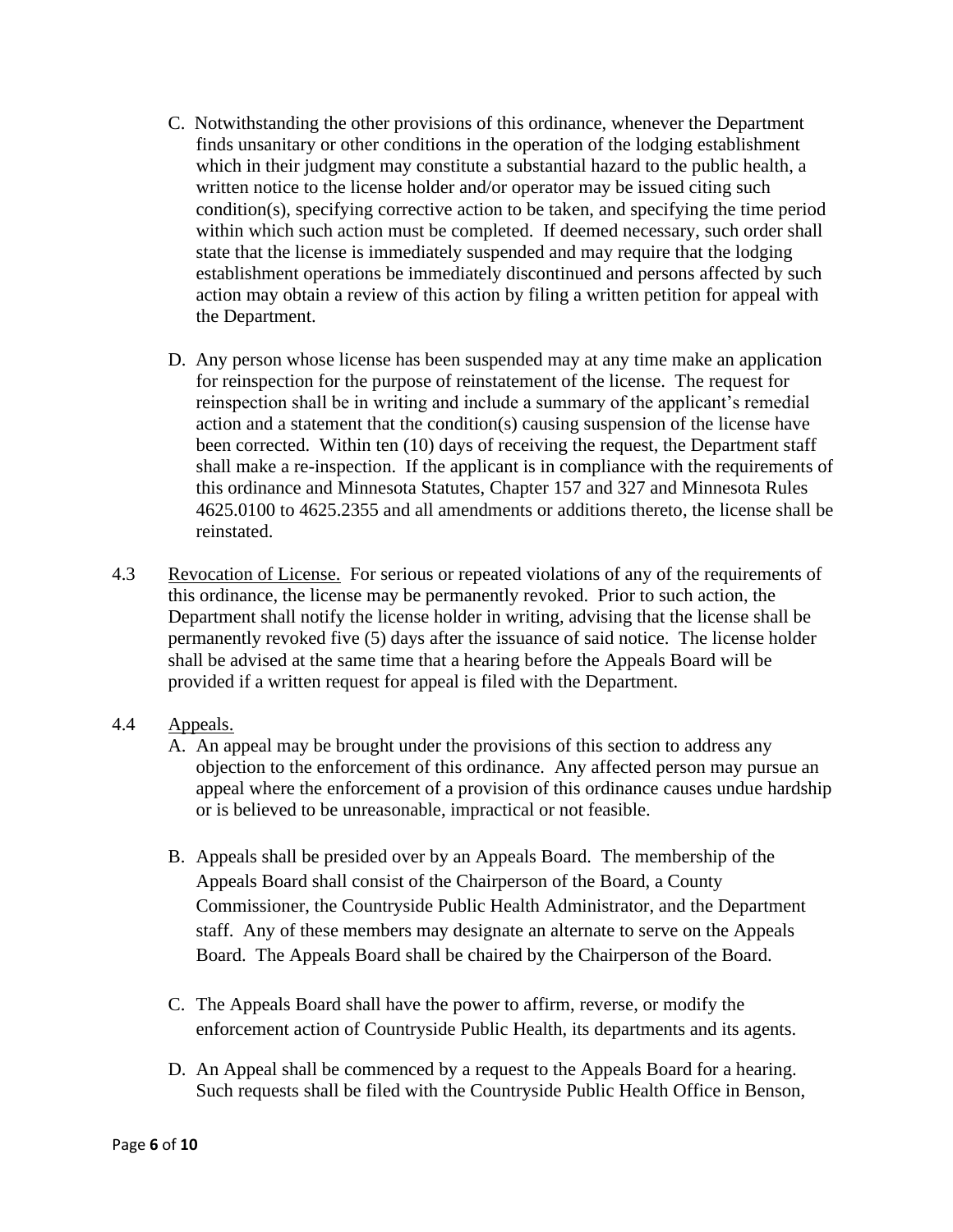Minnesota. The request shall be in the form of a written petition and shall set forth a statement of the issues. Said petition shall be filed within thirty (30) days after the enforcement issue arises.

- E. A hearing shall be held within ten (10) days after the date on which the appeal was filed. The Chairperson of the Appeals Board may postpone the date of the hearing for a reasonable time if, in the chairperson's judgment, a good and sufficient reason exists for such postponement.
- F. Countryside Public Health shall provide five (5) days written notice of the hearing to the appellant.
- G. At the hearing, Countryside Public Health shall present a detailed, written statement of findings supporting the decision of Countryside Public Health. The appellant, their agent, or attorney shall then be given an opportunity to show cause why the enforcement action taken by Countryside Public Health should be reversed or modified. The hearing may be continued if, in the chairperson's judgment, due process requires or other good and sufficient reason exists for such continuance.
- H. The Appeals Board shall render its decision in the form of findings and conclusions set forth in writing within three (3) days after the close of the hearing. A copy of the decision of the Appeals Board shall be served by mail or in person on the appellant. Any person aggrieved by the decision of the Appeals Board may seek relief therefrom in any court of competent jurisdiction as provided by the laws of this State.
- I. A recording may be made of any hearing before the Appeals Board and, if so, it shall be retained in the office of Countryside Public Health for a period of not less than one (1) year after the close of the hearing. All written records relating to an appeal shall likewise be retained in the office of Countryside Public Health for a period of not less than one (1) year after the close of the hearing.
- J. The terms of any notice served pursuant to the provisions of this ordinance shall become final if a written petition for a hearing is not filed with the Department within ten (10) days after the date of mailing.

## 4.5 Enforcement.

- A. Nothing herein shall limit the ability to seek release in district court in an action to enjoin violations of this ordinance.
- B. Injunctive actions shall be conducted by the county attorney for the county where the enforcement is to take place.
- C. No person shall make a false statement in a document required to be submitted under the provisions hereof.
- D. Each day that a violation exists shall constitute a separate offense.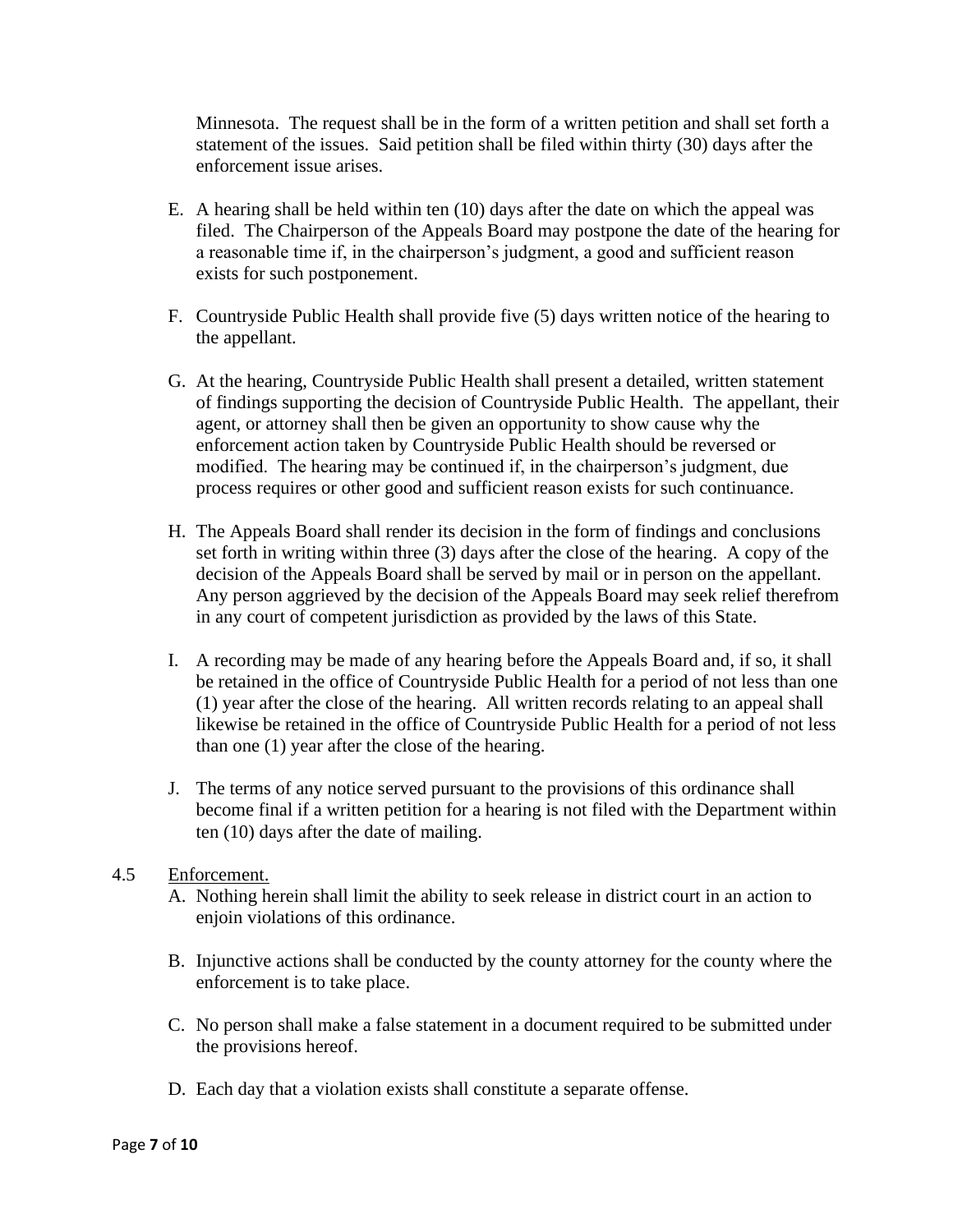- E. Administrative Enforcement.
	- 1. The use of administrative citations and the imposition of civil penalties is a legitimate and necessary alternative method of enforcement. This method of enforcement is in addition to any other legal remedy that may be pursued for ordinance violations.
	- 2. A violation of a provision of this ordinance may be subject to an administrative citation and civil penalties.
	- 3. The Board may adopt by resolution a schedule of fines for offenses initiated by administrative citation. Said schedule shall be modified by said Board as it deems appropriate.
	- 4. The Department may issue a written administrative citation upon belief that a violation of this ordinance has occurred. The citation must be delivered in person or by mail to the person responsible for the violation. The citation must state the nature of the offense, the name of the issuing officer, the amount of the fine, and the manner of paying the fine.
	- 5. The person responsible for the violation shall pay the fine within thirty (30) days after issuance of the citation. Payment of the fine constitutes admission of the violation. A late payment of ten percent  $(10\%)$  of the fine amount may be imposed.
	- 6. Administrative enforcement shall be conducted by the Department or its designee.
	- 7. Appeal from a citation shall be made in accordance with the appeal provisions provided hereinabove.
	- 8. Upon a failure to pay an administrative fine noted above within the above said 30 days, the citation may be dismissed and the violation may be referred to the prosecuting attorney for criminal prosecution.
- F. Criminal Enforcement.
	- 1. Criminal prosecution shall be conducted by the county attorney for the county where the enforcement is to take place.
	- 2. Whoever fails to comply with any of the provisions hereof shall be guilty of a misdemeanor.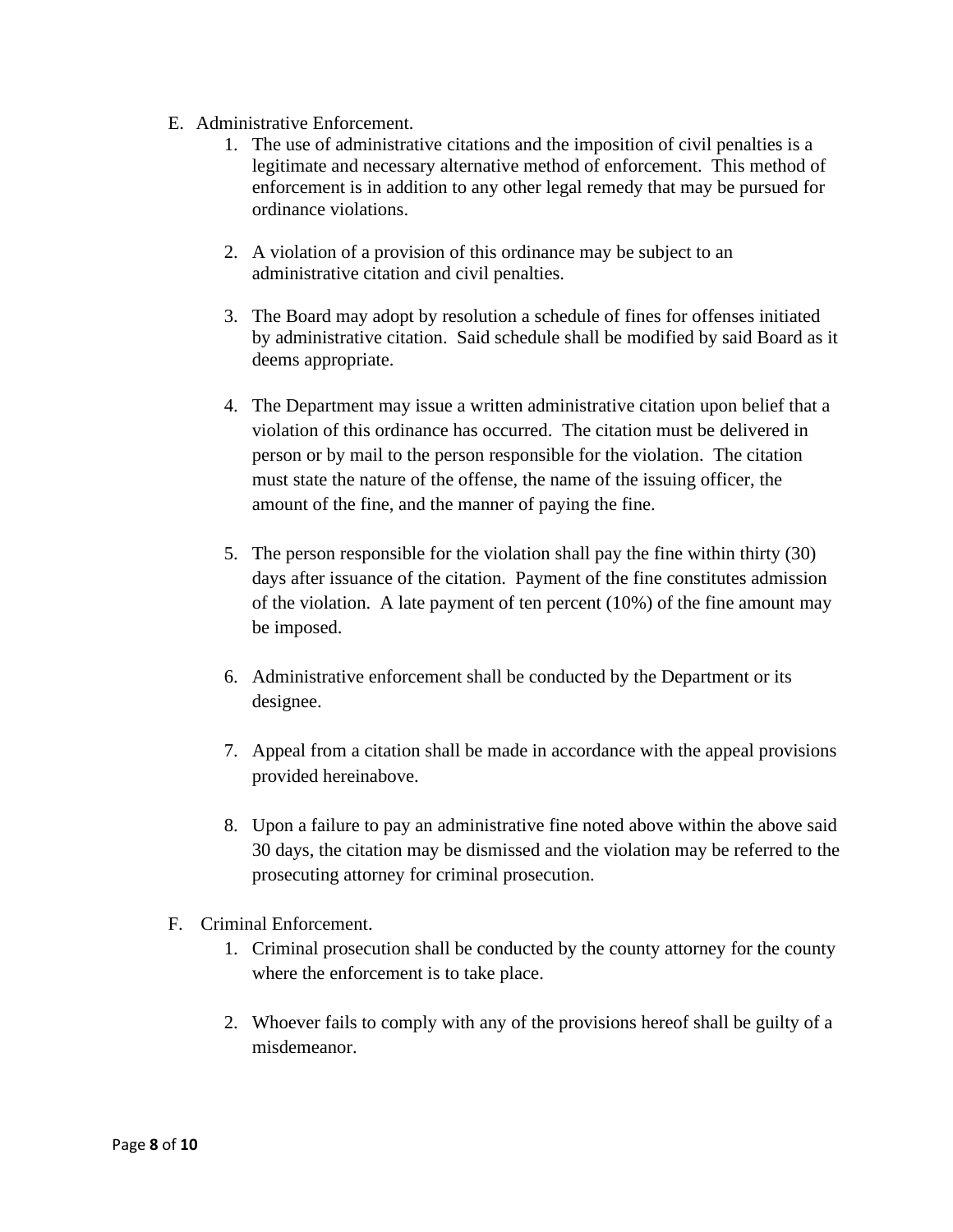3. Upon conviction of any violation of this ordinance, a person shall be subject to the statutory penalties for misdemeanors.

## **SECTION V – PLAN REVIEW**

- 5.1 When a lodging establishment in Big Stone County, licensed or to be licensed under the provisions of this ordinance, is hereafter constructed or remodeled, or when an existing structure is converted for use as a licensed establishment, it shall submit to the Department a complete set of plans, specifications and materials, and comply with the requirements of this ordinance. The plans and specifications shall show the layout; arrangement; mechanical, plumbing and electrical specifications; material finishes; and location, size and type of equipment and facilities. The plans must be drawn to scale and must be complete and legible in all details. Plans and the fee specified by the Board shall be submitted at least thirty (30) days before beginning construction, extensive remodeling, or conversion of a lodging establishment. Plumbing plans and specifications must be submitted to the Minnesota Dept. of Labor and Industry for approval prior to beginning construction.
- 5.2 If an existing structure that is on an individual sewage treatment system is to be converted or expanded for use as a lodging establishment, the individual sewage treatment system must have a compliance inspection and the change of use must be approved by the County of residence Zoning Department if required. Submit the required compliance inspection report and letter of approval from the Zoning Department with the construction plans.

## **SECTION VI – STANDARDS**

6.1 All hotels, motels, lodging establishments, and resorts within Big Stone County shall comply with the standards for hotels, motels, lodging establishments, and resorts as set forth in Minnesota Statutes, Chapter 157 and 327 and Minnesota Rules 4625.0100 to 4625.2355 and all amendments or additions thereto. Specifically, Minnesota Statutes, Chapter 157 and 327 and Minnesota Rules 4625.0100 to 4625.2355, inclusive, and amendments or additions, are hereby incorporated herein by reference and made a part of this ordinance.

## **SECTION VII – SEX TRAFFICKING PREVENTION TRAINING**

7.1 All hotels, motels, lodging establishments, and resorts within Big Stone County shall comply with the Sex Trafficking Prevention Training requirements as set forth in Minnesota Statutes, Chapter 157.177 and all amendments or additions thereto, are hereby incorporated herein by reference and made a part of this ordinance.